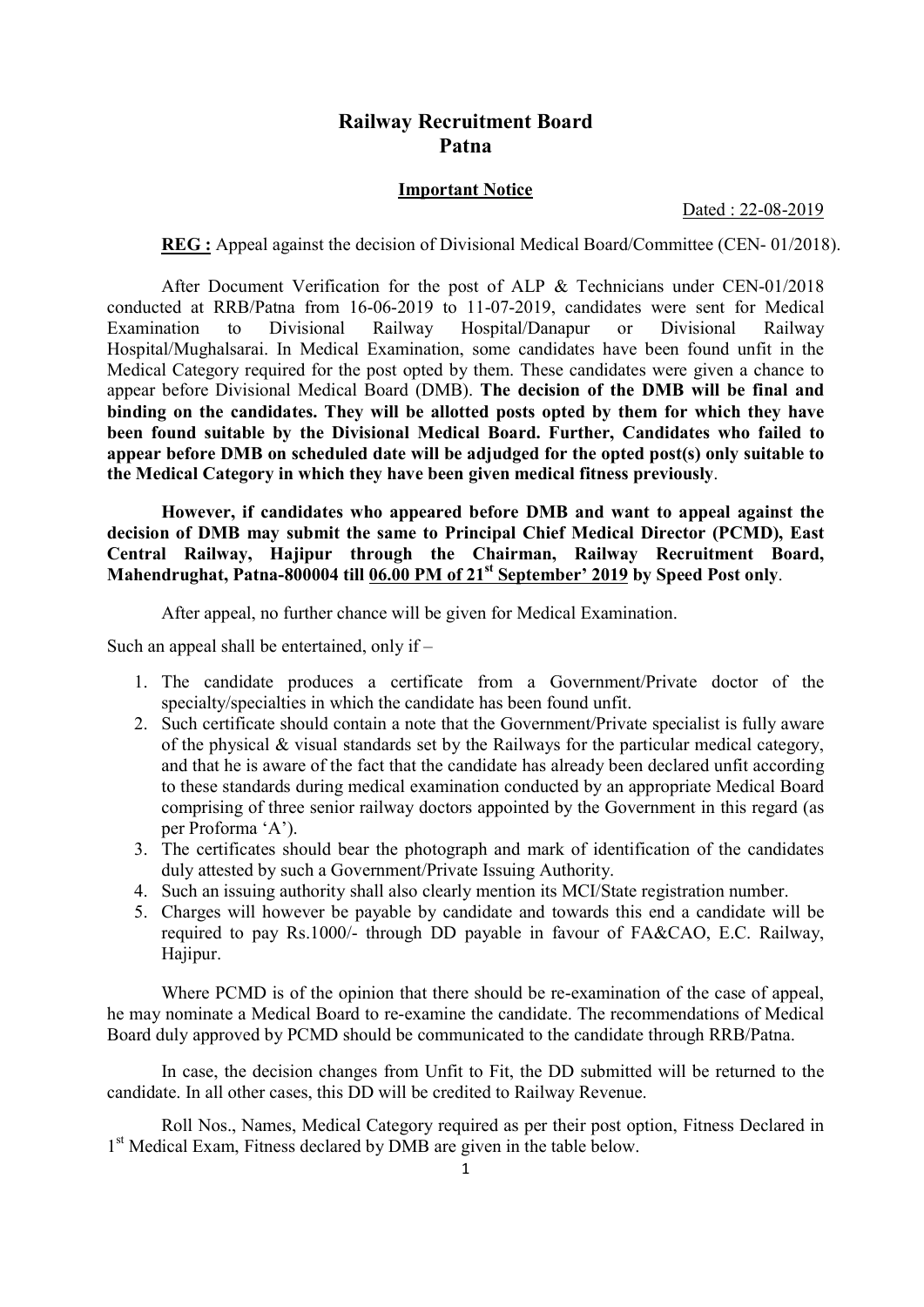## I. List of candidates whose DMC conducted from 29.07.2019 to 31.07.2019 at DIVISIONAL RAILWAY HOSPITAL, DANAPUR

| <b>SN</b> | Roll No.        | Name                                             | Medical<br>Cat.<br>Required<br>as per<br>post opted | <b>Medical Fitness at Medical</b><br><b>Examination</b>                                           | <b>Fitness Declared after</b><br><b>DMC</b>                                                                                       |  |
|-----------|-----------------|--------------------------------------------------|-----------------------------------------------------|---------------------------------------------------------------------------------------------------|-----------------------------------------------------------------------------------------------------------------------------------|--|
| 1         | 151005006730480 | <b>RASHMI</b><br><b>KUMARI</b>                   | A1 And<br>Below                                     | UNFIT IN AYE ONE (A1) & AYE<br>TWO (A2) BUT FIT IN AYE<br>THREE (A3) & BELOW WITH DV<br>GLASS.    | Same report by DMC on<br>05-08-2019                                                                                               |  |
| 2         | 151016090000059 | <b>ABHISHIKT</b>                                 | A1 And<br>Below                                     | UNFIT IN AYE ONE (A1) & AYE<br>TWO (A2) BUT FIT IN AYE<br>THREE (A3) & BELOW WITH DV<br>GLASS.    | <b>UNFIT IN AYE ONE</b><br>(A1) TO AYE THREE<br>(A3) BUT FIT IN BEE<br>ONE (B1) & BELOW<br>WITH DV GLASS BY<br>DMC ON 29.07.2019. |  |
| 3         | 151019095160339 | <b>PRERNA</b><br><b>KUMARI</b>                   | A1 And<br>Below                                     | UNFIT IN AYE ONE (A1) TO CEE<br>ONE (C1) BUT FIT IN CEE TWO<br>(C2) WITHOUT GLASSES.              | Absent in DMC on 29-<br>07-2019.                                                                                                  |  |
| 4         | 201024093500007 | <b>ABHISHEK</b><br><b>KUMAR</b>                  | A1 And<br>Below                                     | UNFIT IN AYE ONE (A1) BUT<br>FIT IN AYE TWO (A2) & BELOW.                                         | Same report by DMC on<br>29.07.2019                                                                                               |  |
| 5         | 201025050810007 | <b>ANKIT</b><br><b>KUMAR</b>                     | A1 And<br>Below                                     | UNFIT IN AYE ONE (A1) BUT<br>FIT IN AYE TWO (A2) & BELOW.                                         | Absent in DMC on 29-<br>07-2019.                                                                                                  |  |
| 6         | 201025081600472 | <b>CHANDAN</b><br><b>KUMAR</b>                   | A1 And<br>Below                                     | UNFIT IN AYE ONE (A1) to BEE<br>ONE(B1) BUT FIT IN BEE TWO<br>(B2) & BELOW with DV Glass.         | Same report by DMC on<br>30.07.2019.                                                                                              |  |
| 7         | 201028050810185 | <b>VIKAS JHA</b>                                 | A1 And<br>Below                                     | UNFIT IN AYE ONE (A1) TO CEE<br>ONE (C1) BUT FIT IN CEE<br>$TWO(C2)$ .                            | Unfit in Aye one $(A1)$ to<br>Aye two $(A2)$ but fit in<br>Aye three $(A3)$ & below<br>with DV Glass by DMC<br>on 29.07.2019.     |  |
| 8         | 261015083720218 | <b>BIDIT</b><br><b>MAZUMDAR</b>                  | A1 And<br>Below                                     | UNFIT IN A1 & A2 BUT FIT IN<br>AYE THREE (A3) & BELOW<br>WITH DV GLASS                            | Absent in DMC on 29-<br>07-2019.                                                                                                  |  |
| 9         | 261020083200852 | <b>SHIV</b><br><b>SHANKAR</b><br><b>UPADHYAY</b> | A1 And<br>Below                                     | UNFIT IN A1 TO A3 BUT FIT IN<br>BEE ONE (B1) & BELOW WITH<br>DV GLASS                             | Same report by DMC on<br>29.07.2019                                                                                               |  |
| 10        | 261025083720155 | <b>RAVI</b><br><b>KUMAR</b>                      | A1 And<br><b>Below</b>                              | UNFIT IN AYE ONE(A1) & AYE<br>TWO(A2) BUT FIT IN AYE<br>THREE(A3) & BELOW WITH DV<br><b>GLASS</b> | Same report by DMC on<br>29.07.2019                                                                                               |  |
| 11        | 301001085970510 | <b>CHANDAN</b><br><b>KUMAR</b>                   | A1 And<br>Below                                     | UNFIT IN AYE ONE (A1) TO BEE<br>TWO (B2) BUT FIT IN CEE ONE<br>$(C1)$ & BELOW.                    | Same report by DMC on<br>29.07.2019                                                                                               |  |
| 12        | 301030090950330 | <b>DEVI</b><br><b>PRASAD</b><br><b>MISHRA</b>    | A1 And<br>Below                                     | <b>UNFIT IN AYE ONE (A1) TO AYE</b><br>THREE (A3) BUT FIT IN BEE ONE<br>$(B1)$ & BELOW            | Same report by DMC on<br>29.07.2019                                                                                               |  |
| 13        | 361011079070907 | <b>AASHISH</b><br><b>RANJAN</b>                  | A1 And<br>Below                                     | UNFIT IN AYE ONE (A1) TO BEE<br>ONE (B1) BUT FIT IN BEE TWO<br>(B2) & BELOW WITH DV GLASS.        | UNFIT IN AYE ONE<br>(A1) TO AYE THREE<br>(A3) BUT FIT IN BEE<br>ONE (B1) & BELOW<br>BY DMC ON<br>29.07.2019                       |  |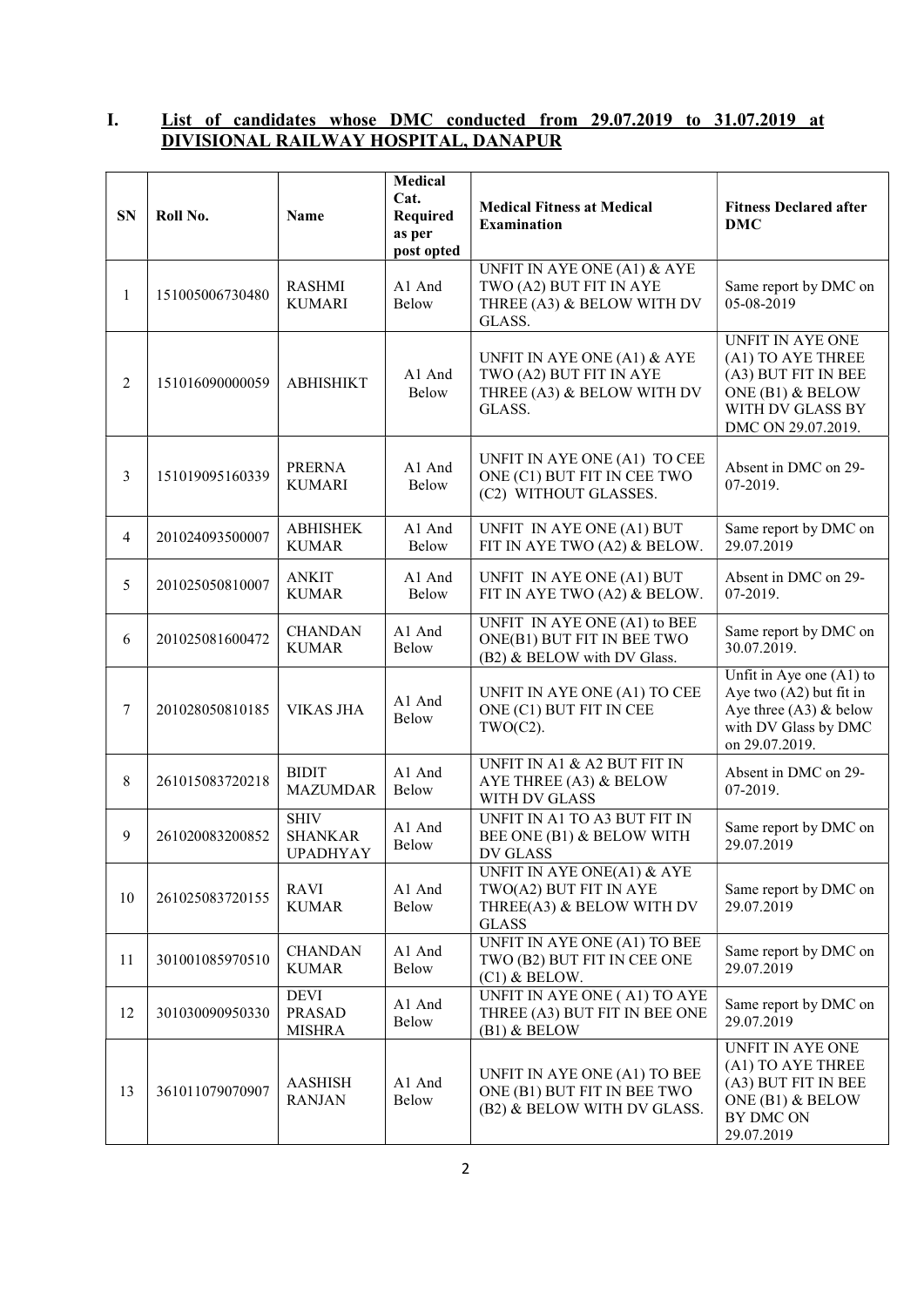| 14 | 361019079280042 | <b>ANAND</b><br><b>KUMAR</b>                    | A1 And<br>Below | UNFIT IN AYE ONE(A1) TO AYE<br>THREE(A3) BUT FIT IN BEE<br>ONE(B1) & BELOW.                       | <b>UNFIT IN AYE</b><br>ONE(A1) TO AYE<br>TWO(A2) BUT FIT IN<br>AYE THREE(A3)<br>WITH DV GLASS BY<br>DMC ON 29.07.2019                    |  |
|----|-----------------|-------------------------------------------------|-----------------|---------------------------------------------------------------------------------------------------|------------------------------------------------------------------------------------------------------------------------------------------|--|
| 15 | 421005095770269 | <b>RAJNISH</b><br><b>KUMAR</b>                  | A1 And<br>Below | UNFIT IN A1 & A2 BUT FIT IN<br>AYE THREE & BELOW WITH DV<br><b>GLASS</b>                          | Absent in DMC on 29-<br>07-2019.                                                                                                         |  |
| 16 | 421009093490383 | <b>NAVANIL</b><br><b>KUMAR</b><br><b>MISHRA</b> | A1 And<br>Below | UNFIT IN A1 BUT FIT IN AYE<br>TWO (A2) & BELOW                                                    | Fit in Aye One (A1) $&$<br>below by DMC on 29-<br>07-2019                                                                                |  |
| 17 | 421015095770647 | <b>GHANSHYA</b><br><b>M KUMAR</b>               | A1 And<br>Below | UNFIT IN A1 TO A2 BUT FIT IN<br>A3 & BELOW WITH GLASS.                                            | <b>UNFIT IN A1 BUT FIT</b><br>IN A2 & BELOW<br>WITHOUT GLASS BY<br>DMC ON 29.07.2019                                                     |  |
| 18 | 441017096690044 | <b>KRISHNA</b><br><b>RAJ</b>                    | A1 And<br>Below | UNFIT IN A1 TO B2 BUT FIT IN<br>C1 WITH GLASS.                                                    | Absent in DMC on 29-<br>07-2019.                                                                                                         |  |
| 19 | 151001087880215 | <b>PRATIBHA</b><br><b>RANI</b>                  | A1 And<br>Below | UNFIT IN A1 TO A2 BUT FIT IN<br>A3 & BELOW WITH DV GLASS.                                         | UNFIT IN A1 BUT FIT<br>IN A2 & BELOW BY<br>DMC ON 29.07.2019                                                                             |  |
| 20 | 151003092860206 | <b>SHILPI</b><br><b>KUMARI</b>                  | A1 And<br>Below | UNFIT IN A1 TO A2 BUT FIT IN<br>A3 & BELOW WITH DV GLASS.                                         | Same report by DMC on<br>29.07.2019                                                                                                      |  |
| 21 | 151007095160008 | <b>SOURAV</b><br><b>KUMAR</b>                   | A1 And<br>Below | UNFIT IN A1 TO A2 BUT FIT IN<br>A3 & BELOW WITH DV GLASS.                                         | Same report by DMC on<br>29.07.2019                                                                                                      |  |
| 22 | 151008087880113 | <b>PRATIK</b><br><b>AKASH</b>                   | A1 And<br>Below | UNFIT IN A1 TO A2 BUT FIT IN<br>A3 & BELOW WITH DV GLASS.                                         | Same report by DMC on<br>29.07.2019                                                                                                      |  |
| 23 | 151008090020023 | <b>ABDUL</b><br><b>WAHID</b><br><b>HUSSAIN</b>  | A1 And<br>Below | UNFIT IN A1 TO A2 BUT FIT IN<br>A3 & BELOW WITH DV GLASS.                                         | Same report by DMC on<br>29.07.2019                                                                                                      |  |
| 24 | 151010090000070 | <b>RITA</b><br><b>KUMARI</b>                    | A1 And<br>Below | UNFIT IN AYE ONE (A1) & AYE<br>TWO (A2) BUT FIT IN AYE<br>THREE (A3) & BELOW WITH DV<br>GLASSSES. | UNFIT IN AYE ONE<br>(A1) BUT FIT IN AYE<br>TWO (A2) AND<br><b>BELOW BY DMC ON</b><br>29.07.2019                                          |  |
| 25 | 151014090000086 | PRIYADARS<br><b>HINI</b>                        | A1 And<br>Below | UNFIT IN AYE ONE (A1) & AYE<br>TWO (A2) BUT FIT IN AYE<br>THREE (A3) & BELOW WITH<br>GLASS.       | UNFIT IN AYE ONE<br>$(A1)$ & AYE TWO $(A2)$<br><b>BUT FIT IN AYE</b><br>THREE (A3) & BELOW<br>BY DMC ON<br>29.07.2019                    |  |
| 26 | 151015090020107 | <b>ANSHU</b><br><b>KUMAR</b>                    | A1 And<br>Below | Unfit in Aye One (A1) to Aye Two<br>(A2) but fit in Aye Three (A3) $\&$<br>below with DV glass.   | Absent in DMC on 29-<br>07-2019.                                                                                                         |  |
| 27 | 151016006730076 | <b>SUNNY</b><br><b>KUMAR</b>                    | A1 And<br>Below | UNFIT IN AYE ONE (A1) & AYE<br>TWO (A2) BUT FIT IN AYE<br>THREE (A3) & BELOW WITH DV<br>GLASS.    | Same report by DMC on<br>29.07.2019                                                                                                      |  |
| 28 | 151016086960173 | <b>PREETY</b><br><b>KUMARI</b>                  | A1 And<br>Below | UNFIT IN AYE ONE (A1) BUT FIT<br>IN AYE TWO (A2) & BELOW.                                         | <b>UNFIT IN AYE ONE</b><br>$(A1)$ & $A2$ BUT FIT IN<br>AYE TWO (A3) $&$<br><b>BELOW WITH DV</b><br><b>GLASS BY DMC ON</b><br>29.07.2019. |  |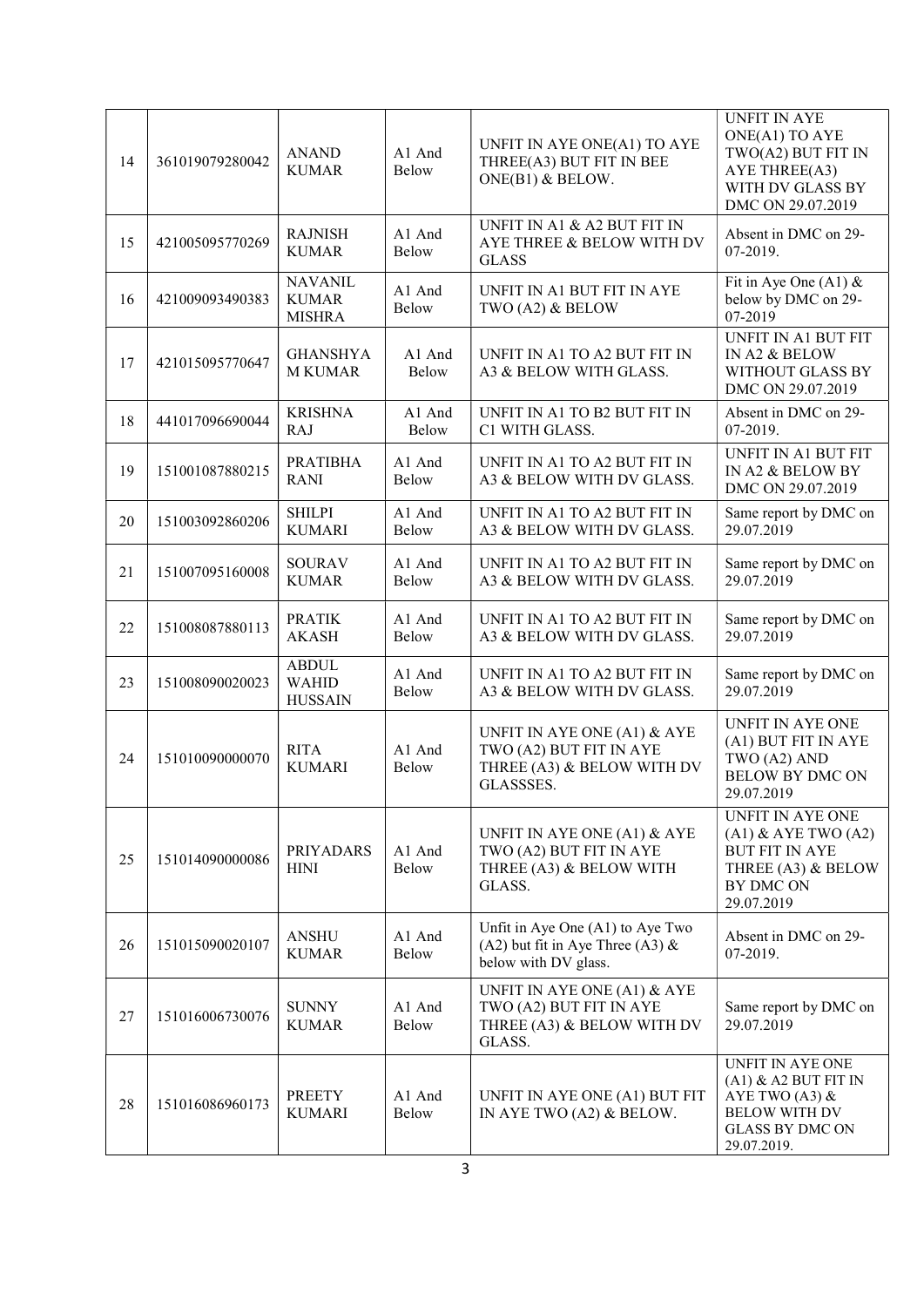| 29 | 151017006730108 | <b>ASHWINEE</b><br><b>AKASH</b>                  | A1 And<br><b>Below</b> | UNFIT IN A1 BUT FIT IN A2 &<br>BELOW.                                                                   | Fit in Aye One (A1) $&$<br>below by DMC on 29-<br>07-2019                                                                         |
|----|-----------------|--------------------------------------------------|------------------------|---------------------------------------------------------------------------------------------------------|-----------------------------------------------------------------------------------------------------------------------------------|
| 30 | 151022095160046 | <b>PINKI</b><br><b>KUMARI</b>                    | A1 And<br>Below        | UNFIT IN AYE ONE (A1) BUT FIT<br>IN AYE TWO (A2) & BELOW.                                               | Fit in Aye One (A1) $&$<br>below by DMC on 29-<br>07-2019                                                                         |
| 31 | 151025095170005 | <b>AKHILESH</b><br><b>KUMAR</b>                  | A1 And<br>Below        | UNFIT IN A1 TO A3 BUT FIT IN<br>B1 & BELOW.                                                             | Fit in Aye One(A1) $&$<br>Below by DMC on 16-<br>08-2019.                                                                         |
| 32 | 151026095160163 | <b>JAYANT</b><br><b>KUMAR</b>                    | A1 And<br>Below        | UNFIT IN AYE ONE (A1) TO BEE<br>ONE (B1) BUT FIT IN BEE TWO<br>$(B2)$ & BELOW.                          | Same report by DMC on<br>30-07-2019                                                                                               |
| 33 | 151027095160025 | <b>VIKASH</b><br><b>KUMAR</b>                    | A1 And<br>Below        | UNFIT IN AYE ONE (A1) BUT FIT<br>IN AYE TWO (A2) & BELOW.                                               | Same report by DMC on<br>30-07-2019                                                                                               |
| 34 | 151029095640073 | <b>ANAMBIKA</b><br><b>KUMARI</b>                 | A1 And<br>Below        | UNFIT IN AYE ONE (A1) & AYE<br>TWO (A2) BUT FIT IN AYE<br>THREE (A3) & BELOW WITH DV<br><b>GLASSSES</b> | Same report by DMC on<br>30-07-2019                                                                                               |
| 35 | 201004093500073 | <b>RAKESH</b><br><b>KUMAR</b><br><b>SINGH</b>    | A1 And<br>Below        | UNFIT IN AYE ONE (A1) TO AYE<br>THREE (A3) BUT FIT IN BEE ONE<br>(B1) & BELOW WITH DV GLASS.            | <b>UNFIT IN AYE ONE</b><br>(A1) TO AYE TWO<br>(A2) BUT FIT IN AYE<br>THREE (A3) & BELOW<br>WITH DV GLASS by<br>DMC on 30.07.2019. |
| 36 | 201015050810004 | <b>ABUZER</b><br><b>RAHMANI</b>                  | A1 And<br>Below        | UNFIT IN AYE ONE (A1) TO AYE<br>TWO (A2) BUT FIT IN AYE<br>THREE (A3) & BELOW WITH DV<br>GLASS.         | Absent in DMC on 30-<br>07-2019.                                                                                                  |
| 37 | 221014083480955 | <b>RUDRA</b><br><b>PRAKASH</b><br><b>CHAUHAN</b> | A1 And<br>Below        | UNFIT IN AYE ONE(A1) $&$ A2<br>BUT FIT IN A3 & BELOW WITH<br>DV GLASS.                                  | <b>SAME REPORT BY</b><br>DMC ON 30.07.2019                                                                                        |
| 38 | 261024079090548 | <b>SANDIP</b><br><b>SANDAL</b>                   | A1 And<br>Below        | UNFIT IN AYE ONE (A1) & AYE<br>TWO (A2) BUT FIT IN AYE<br>THREE (A3) & BELOW WITH DV<br>GLASS.          | <b>SAME REPORT BY</b><br>DMC ON 30.07.2019                                                                                        |
| 39 | 261025096220072 | <b>SHATRUGH</b><br><b>AN KUMAR</b>               | A1 And<br>Below        | UNFIT IN AYE ONE (A1) TO CEE<br>ONE (C1) BUT FIT IN CEE<br>TWO(C2) WITH DV GLASSES.                     | UNFIT IN AYE ONE<br>$(A1)$ TO BEE TWO $(B2)$<br><b>BUT FIT IN CEE</b><br>ONE(C1) & BELOW<br>BY DMC ON<br>30.07.2019               |
| 40 | 301008085750363 | <b>CHANDAN</b><br><b>KUMAR</b>                   | A1 And<br>Below        | UNFIT IN AYE ONE (A1) BUT FIT<br>IN AYE TWO (A2) & BELOW.                                               | <b>SAME REPORT BY</b><br>DMC ON 30.07.2019                                                                                        |
| 41 | 301008086050198 | <b>PAVAN</b><br><b>KUMAR</b>                     | A1 And<br>Below        | UNFIT IN AYE ONE (A1) & AYE<br>TWO (A2) BUT FIT IN AYE<br>THREE(A3) & BELOW WITH DV<br><b>GLASS</b>     | <b>SAME REPORT BY</b><br>DMC ON 30.07.2019                                                                                        |
| 42 | 301010091020101 | <b>PANKAJ</b><br><b>KUMAR</b>                    | A1 And<br>Below        | UNFIT IN AYE ONE (A1) BUT FIT<br>IN AYE TWO & BELOW                                                     | <b>SAME REPORT BY</b><br>DMC ON 30.07.2019                                                                                        |
| 43 | 301010091020152 | <b>SANTU</b><br><b>KUMAR</b>                     | A1 And<br>Below        | UNFIT IN AYE ONE (A1) BUT FIT<br>IN AYE TWO(A2) $&$ BELOW                                               | <b>SAME REPORT BY</b><br>DMC ON 30.07.2019                                                                                        |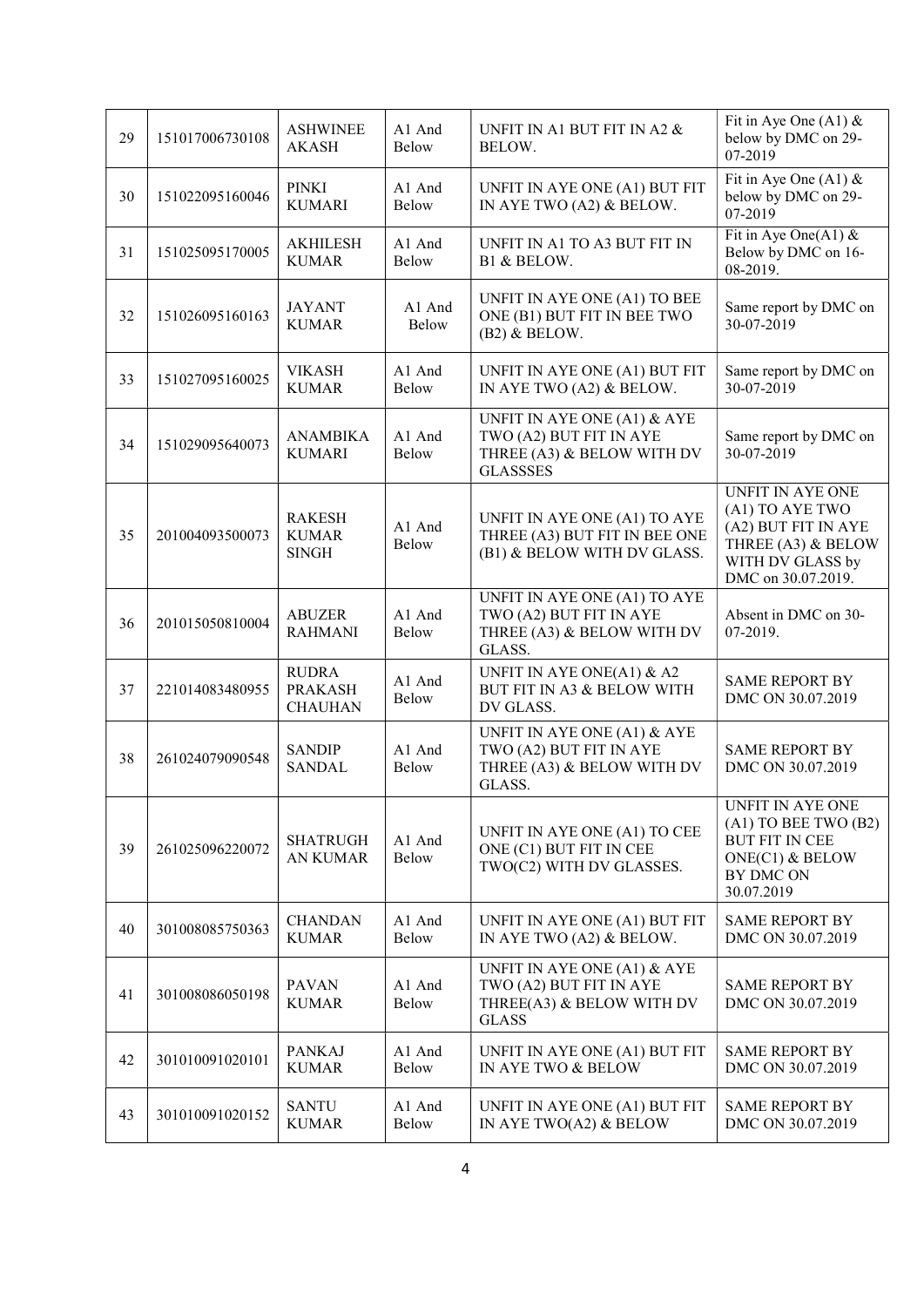| 44 | 301011026180046 | <b>SRINIVAS</b><br><b>KUMAR</b>                   | A1 And<br>Below        | UNFIT IN AYE ONE (A1) & AYE<br>TWO (A2) BUT FIT IN AYE<br>THREE & BELOW WITH DV<br><b>GLASS</b> | <b>SAME REPORT BY</b><br>DMC ON 30.07.2019                                                    |  |
|----|-----------------|---------------------------------------------------|------------------------|-------------------------------------------------------------------------------------------------|-----------------------------------------------------------------------------------------------|--|
| 45 | 301012077590037 | <b>SAURAV</b><br><b>SUMAN</b>                     | A1 And<br>Below        | UNFIT IN AYE ONE (A1) BUT FIT<br>IN AYE TWO & BELOW                                             | FIT IN Aye One (A1) $&$<br>below by DMC on 30-<br>07-2019                                     |  |
| 46 | 301012086050282 | <b>MD FARHAN</b><br><b>AHMAD</b>                  | A1 And<br>Below        | UNFIT IN AYE ONE (A1) & AYE<br>TWO (A2) BUT FIT IN AYE<br>THREE & BELOW WITH DV<br><b>GLASS</b> | <b>SAME REPORT BY</b><br>DMC ON 30.07.2019                                                    |  |
| 47 | 301012094660001 | <b>SUYOG</b><br><b>SHARMA</b>                     | A1 And<br>Below        | <b>TEMPORARY UNFIT</b><br>(BILATERAL RENAL STONE).                                              | <b>TEMPORARY UNFIT</b><br>FOR SIX MONTH<br>(BILATERAL RENAL<br>STONE) BY DMC ON<br>01.08.2019 |  |
| 48 | 301013078720427 | <b>PAPPU</b><br><b>KUMAR</b><br>YADAV             | A1 And<br>Below        | UNFIT IN AYE ONE (A1) & AYE<br>TWO (A2) BUT FIT IN AYE<br>THREE (A3) & BELOW WITH DV<br>GLASS.  | <b>SAME REPORT BY</b><br>DMC ON 30.07.2019                                                    |  |
| 49 | 301016085730058 | <b>DINESH</b><br><b>KUMAR</b>                     | A1 And<br><b>Below</b> | UNFIT IN AYE ONE (A1) TO BEE<br>TWO (B2) BUT FIT IN CEE ONE<br>$(C1)$ & BELOW.                  | <b>SAME REPORT BY</b><br>DMC ON 30.07.2019                                                    |  |
| 50 | 301024034690071 | <b>GAJENDRA</b><br><b>KUMAR</b>                   | A1 And<br>Below        | UNFIT IN AYE ONE (A1) BUT FIT<br>IN AYE TWO (A2) & BELOW.                                       | <b>SAME REPORT BY</b><br>DMC ON 30.07.2019                                                    |  |
| 51 | 301024094660099 | <b>PREETAM</b><br><b>SINGH</b>                    | A1 And<br>Below        | UNFIT IN AYE ONE (A1) & AYE<br>TWO (A2) BUT FIT IN AYE<br>THREE (A3) & BELOW WITH DV<br>GLASS.  | <b>SAME REPORT BY</b><br>DMC ON 30.07.2019                                                    |  |
| 52 | 301025078720011 | <b>RAJIV</b><br><b>RANJAN</b>                     | A1 And<br>Below        | UNFIT IN AYE ONE (A1) & AYE<br>TWO (A2) BUT FIT IN AYE<br>THREE (A3) & BELOW WITH DV<br>GLASS.  | <b>SAME REPORT BY</b><br>DMC ON 30.07.2019                                                    |  |
| 53 | 311029085540527 | <b>MUDEY</b><br><b>GITESH</b><br><b>VITHALRAO</b> | A1 And<br>Below        | UNFIT IN AYE ONE (A1) TO AYE<br>TWO (A2) BUT FIT IN AYE<br>THREE (A3) & BELOW WITH DV<br>GLASS. | <b>SAME REPORT BY</b><br>DMC ON 30.07.2019                                                    |  |
| 54 | 361006079890180 | <b>DHIRAJ</b><br><b>KUMAR</b>                     | A1 And<br>Below        | UNFIT IN AYE ONE (A1) TO AYE<br>TWO (A2) BUT FIT IN AYE<br>THREE (A3) & BELOW WITH DV<br>GLASS. | <b>SAME REPORT BY</b><br>DMC ON 30.07.2019                                                    |  |
| 55 | 361010006030239 | <b>MD SIRAJUL</b><br><b>HAQUE</b>                 | A1 And<br>Below        | UNFIT IN AYE ONE (A1) TO AYE<br>TWO (A2) BUT FIT IN AYE<br>THREE (A3) & BELOW WITH DV<br>GLASS. | <b>SAME REPORT BY</b><br>DMC ON 30.07.2019                                                    |  |
| 56 | 361010079070279 | <b>VIRENDRA</b><br><b>KUMAR</b>                   | A1 And<br>Below        | UNFIT IN AYE ONE (A1) TO BEE<br>TWO (B2) BUT FIT IN CEE ONE<br>$(C1)$ & BELOW.                  | <b>SAME REPORT BY</b><br>DMC ON 30.07.2019                                                    |  |
| 57 | 361015079070567 | <b>RAUSHAN</b><br><b>PRABHAT</b>                  | A1 And<br>Below        | UNFIT IN AYE ONE (A1) TO BEE<br>TWO (B2) BUT FIT IN CEE ONE<br>$(C1)$ & BELOW.                  | <b>SAME REPORT BY</b><br>DMC ON 30.07.2019                                                    |  |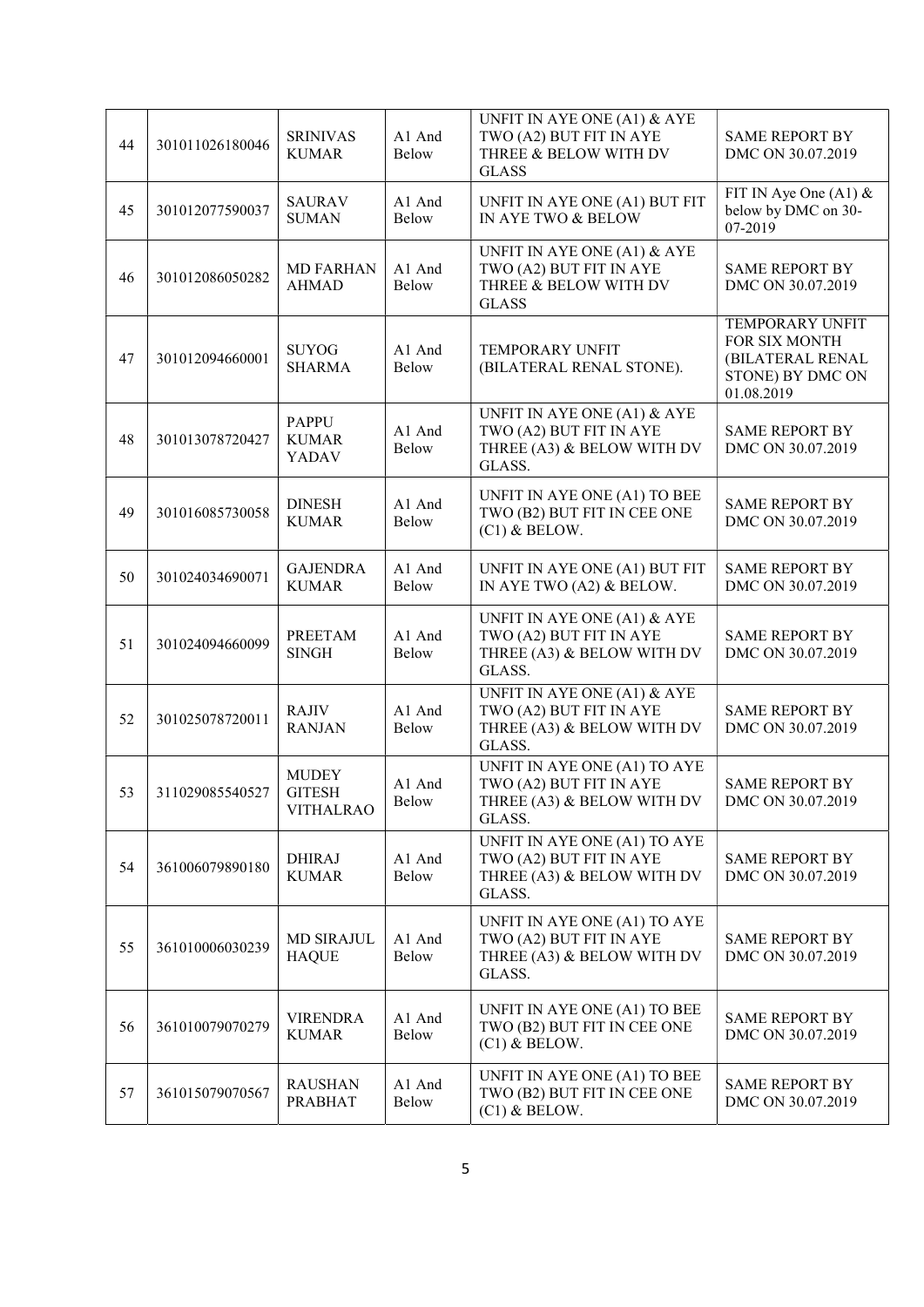| 58 | 361016079070915 | <b>MD FAIZ</b><br><b>RAZA</b><br><b>ANSARI</b>    | A1 And<br>Below        | UNFIT IN AYE ONE (A1) TO BEE<br>TWO (B2) BUT FIT IN CEE ONE<br>(C1) & BELOW WITH DV GLASS.      | <b>UNFIT IN AYE ONE</b><br>(A1) TO AYE TWO<br>(A2) BUT FIT IN AYE<br>THREE (A3) & BELOW<br>WITH DV GLASS by<br>DMC on 30.07.2019.                       |
|----|-----------------|---------------------------------------------------|------------------------|-------------------------------------------------------------------------------------------------|---------------------------------------------------------------------------------------------------------------------------------------------------------|
| 59 | 381013079900353 | <b>SHESH</b><br><b>NATH</b><br><b>SHARMA</b>      | A1 And<br><b>Below</b> | UNFIT IN AYE ONE (A1) TO CEE<br>ONE (C1) BUT FIT IN CEE<br>TWO(C2) WITH DV GLASSES.             | UNFIT IN AYE ONE<br>(A1) TO AYE TWO<br>(A2) BUT FIT IN AYE<br>THREE (A3) WITH DV<br><b>GLASSES BY DMC ON</b><br>30.07.2019                              |
| 60 | 381030079900292 | <b>SANJEET</b><br><b>KUMAR</b><br><b>SUMAN</b>    | A1 And<br>Below        | UNFIT IN AYE ONE (A1) AND<br>AYE TWO (A2) BUT FIT IN AYE<br>THREE(A3) & BELOW WITH DV<br>GLASS. | <b>UNFIT IN AYE ONE</b><br>(A1) AND AYE TWO<br>$(A2)$ , AYE THREE $(A3)$<br>BUT FIT IN BEE ONE<br>(B1) & BELOW WITH<br>DV GLASS BY DMC<br>ON 30.07.2019 |
| 61 | 421001093490435 | <b>MANISH</b><br><b>KUMAR</b><br><b>PRASAD</b>    | A1 And<br>Below        | UNFIT IN AYE ONE (A1) BUT FIT<br>IN AYE TWO (A2) & BELOW.                                       | <b>SAME REPORT BY</b><br>DMC ON 30.07.2019                                                                                                              |
| 62 | 421005095770077 | <b>ABHIMANY</b><br><b>U KUMAR</b><br><b>SINGH</b> | A1 And<br>Below        | UNFIT IN AYE ONE (A1) BUT FIT<br>IN AYE TWO (A2) & BELOW.                                       | FIT IN Aye One (A1) $&$<br>below by DMC on 31-<br>07-2019                                                                                               |
| 63 | 421006088250161 | <b>MUKESH</b><br><b>KUMAR</b>                     | A1 And<br>Below        | UNFIT IN AYE ONE (A1) AND<br>AYE TWO (A2) BUT FIT IN AYE<br>THREE & BELOW WITH DV<br>GLASS.     | <b>SAME REPORT BY</b><br>DMC ON 31.07.2019                                                                                                              |
| 64 | 421006095770006 | <b>MAHESH</b><br><b>KUMAR</b>                     | A1 And<br>Below        | UNIFT IN AYE (A) TO BEE (B)<br>BUT FIT IN CEE ONE (C1) &<br>BELOW.                              | <b>UNFIT IN A1 TO B2</b><br>BUT FIT IN CEE ONE<br>(C1) AND BELOW BY<br>DMC ON 31.07.2019                                                                |
| 65 | 421007093490311 | <b>VIKASH</b><br><b>KUMAR</b>                     | A1 And<br>Below        | UNFIT IN AYE ONE (A1) BUT FIT<br>IN AYE TWO (A2) & BELOW.                                       | FIT IN Aye One $(A1)$ &<br>below by DMC on 31-<br>07-2019                                                                                               |
| 66 | 421021093490742 | <b>AMRENDRA</b><br><b>SINHA</b>                   | A1 And<br>Below        | UNFIT IN AYE ONE (A1) BUT FIT<br>IN AYE TWO (A2) & BELOW.                                       | <b>UNFIT IN AYE ONE</b><br>(A1) AND AYE TWO<br>(A2) BUT FIT IN AYE<br>THREE (A3) & BELOW<br>WITH DV GLASS BY<br>DMC ON 31.07.2019                       |
| 67 | 421025088260125 | SHANKAR<br><b>SHARAN</b>                          | A1 And<br>Below        | UNFIT IN AYE ONE (A1) TO B2<br>BUT FIT IN C1 & BELOW.                                           | <b>SAME REPORT BY</b><br>DMC ON 31.07.2019                                                                                                              |
| 68 | 151005090000072 | <b>MANISH</b><br><b>KUMAR</b>                     | A1 And<br>Below        | UNFIT IN AYE ONE (A1) TO BEE<br>ONE (B1) BUT FIT IN BEE TWO<br>$(B2)$ & BELOW.                  | Absent in DMC on 31-<br>07-2019.                                                                                                                        |
| 69 | 461029014050069 | <b>ASHISH</b><br><b>KUMAR</b>                     | A1 And<br>Below        | UNFIT IN AYE ONE (A1) BUT FIT<br>IN AYE TWO (A2) & BELOW.                                       | Same report by DMC on<br>31-07-2019                                                                                                                     |
| 70 | 461029081160154 | <b>MD TANBIR</b><br><b>ALAM</b>                   | A1 And<br>Below        | UNFIT IN AYE ONE (A1) TO AYE<br>THREE (A3) BUT FIT IN BEE ONE<br>(B1) & BELOW WITH DV GLASS.    | Same report by DMC on<br>31-07-2019                                                                                                                     |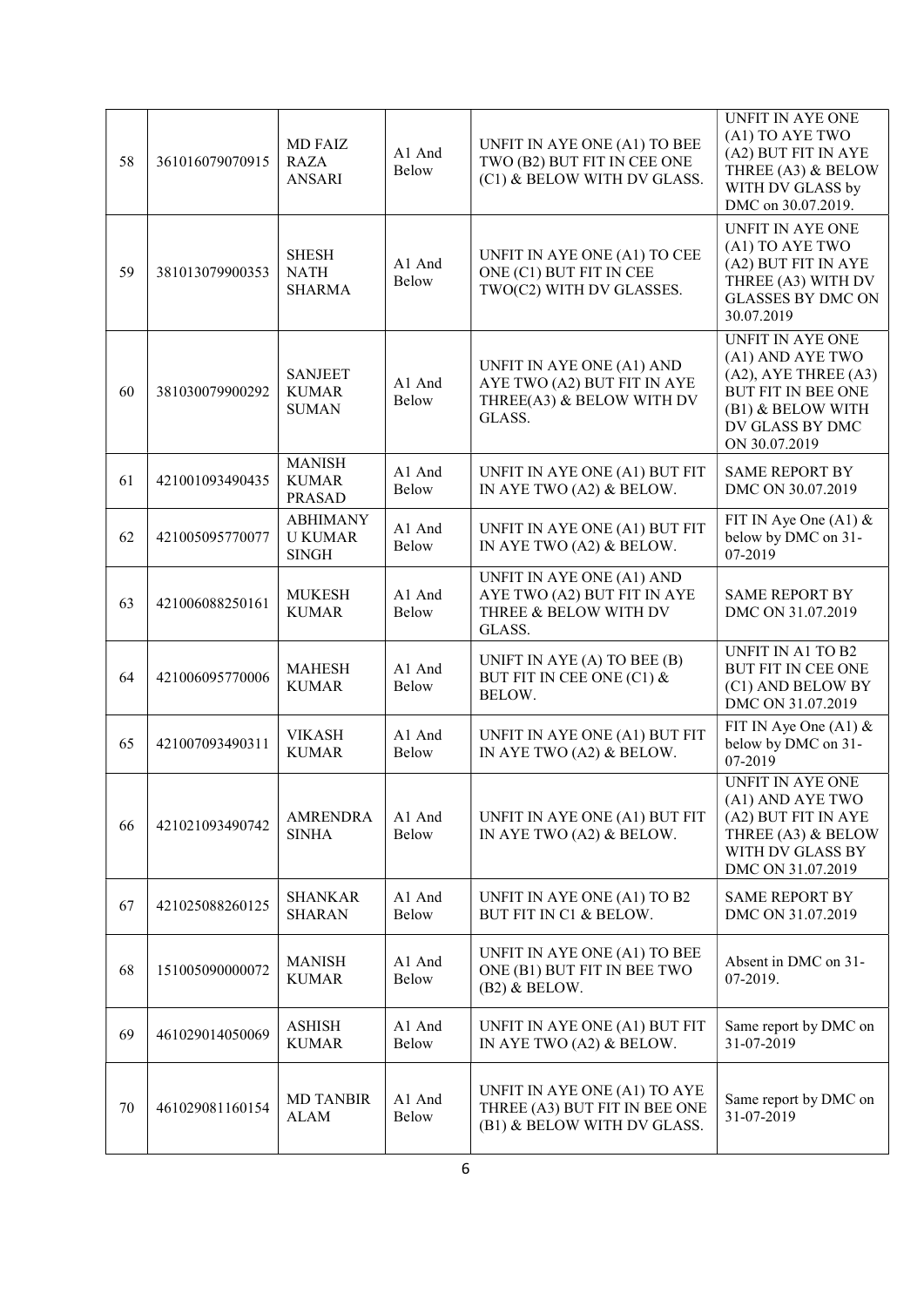| 71 | 461030081160749 | <b>RAJA</b><br><b>BHARTHARI</b>               | A1 And<br>Below | UNFIT IN AYE ONE (A1) BUT FIT<br>IN AYE TWO (A2) & BELOW.                                                    | FIT IN Aye One $(A1)$ &<br>below by DMC on 31-<br>07-2019                                              |  |
|----|-----------------|-----------------------------------------------|-----------------|--------------------------------------------------------------------------------------------------------------|--------------------------------------------------------------------------------------------------------|--|
| 72 | 151026006730555 | <b>RAGINI</b><br><b>PRITAM</b>                | A1 And<br>Below | UNFIT IN AYE ONE (A1) BUT FIT<br>IN AYE TWO (A2) $&$ BELOW<br>WITH DV GLASS.                                 | <b>SAME REPORT BY</b><br>DMC ON 01.08.2019                                                             |  |
| 73 | 301009092350271 | <b>SUNNY DEV</b><br><b>KUMAR</b>              | A1 And<br>Below | Unfit in Aye One (A1) to Bee Two<br>(B2) but fit in Cee One (C1) $\&$<br>below. Lasik Sear +ve in both eyes. | Unfit in Aye One $(A1)$ to<br>Bee Two (B2) but fit in<br>Cee One (C1) & below<br>by DMC on 31.07.2019. |  |
| 74 | 151015092860105 | <b>LAXMI</b><br><b>KUMARI</b>                 | A1 And<br>Below | UNFIT IN AYE ONE (A1) BUT FIT<br>IN AYE TWO (A2) & BELOW.                                                    | FIT IN Aye One (A1) $&$<br>below by DMC on 31-<br>07-2019                                              |  |
| 75 | 221008083480080 | PREM RAJ<br><b>MEENA</b>                      | A1 And<br>Below | UNFIT IN AYE ONE (A1) BUT FIT<br>IN AYE TWO (A2) & BELOW.                                                    | <b>SAME REPORT BY</b><br>DMC ON 31.07.2019                                                             |  |
| 76 | 221022082080072 | <b>RAJKUMAR</b><br><b>MEENA</b>               | A1 And<br>Below | UNFIT IN AYE ONE (A1) AND<br>AYE TWO (A2) BUT FIT IN AYE<br>THREE (A3) & BELOW WITH DV<br>GLASS.             | <b>SAME REPORT BY</b><br>DMC ON 31.07.2019                                                             |  |
| 77 | 391014086100079 | <b>MUNI RAM</b><br><b>MEENA</b>               | B1 And<br>Below | UNFIT IN AYE ONE (A1) AND<br>AYE TWO (A2) BUT FIT IN AYE<br>THREE (A3) & BELOW WITH DV<br>GLASS.             | <b>SAME REPORT BY</b><br>DMC ON 31.07.2019                                                             |  |
| 78 | 171015087470661 | <b>MUKLESH</b><br><b>KUMAR</b>                | B1 And<br>Below | Unfit in Bee One (B1) to Bee Two<br>(B2) but fit in Cee One (C1) $&$<br>below.                               | Absent in DMC on<br>31.07.2019 &<br>01.08.2019.                                                        |  |
| 79 | 171023087470221 | <b>ASHISH</b><br><b>RANJAN</b>                | B1 And<br>Below | Unfit in Bee One (B1) to Bee Two<br>(B2) but fit in Cee One (C1) $&$<br>below.                               | <b>SAME REPORT BY</b><br>DMC ON 31.07.2019                                                             |  |
| 80 | 301009077590049 | <b>VICKY</b><br><b>KUMAR</b>                  | A1 And<br>Below | Unfit in Aye One (A1) to Aye Three<br>(A3) but fit in Bee One (B1) $\&$<br>below.                            | Absent in DMC on 31-<br>07-2019.                                                                       |  |
| 81 | 151027090000211 | <b>SHANKAR</b><br><b>KUMAR</b>                | B1 And<br>Below | Unfit in Bee One (B1) but fit in Bee<br>Two $(B2)$ & below.                                                  | <b>SAME REPORT BY</b><br>DMC ON 31.07.2019                                                             |  |
| 82 | 421003088250021 | <b>RAVISHKAN</b><br><b>T KUMAR</b>            | B1 And<br>Below | Unfit in Bee One (B1) to Cee One<br>(C1) but fit in Cee Two (C2).                                            | <b>SAME REPORT BY</b><br>DMC ON 31.07.2019                                                             |  |
| 83 | 301029084810544 | <b>SUNIL</b><br><b>KUMAR</b><br><b>SHARMA</b> | B1 And<br>Below | Unfit in Bee One (B1) to Cee One<br>$(C1)$ but fit in Cee Two $(C2)$ .                                       | <b>SAME REPORT BY</b><br>DMC ON 31.07.2019                                                             |  |
| 84 | 461013081162856 | <b>SANJAY</b><br><b>KUMAR</b><br><b>NISAD</b> | A1 And<br>Below | Unfit in Aye One (A1) but fit in Aye<br>Two $(A2)$ & below.                                                  | FIT IN Aye One $(A1)$ &<br>below by DMC on 31-<br>07-2019                                              |  |
| 85 | 421019088250128 | <b>RAVI</b><br><b>KUMAR</b>                   | B1 And<br>Below | Unfit in Bee One (B1) to Bee Two<br>(B2) but fit in Cee One (C1) $&$<br>below.                               | Same report by DMC on<br>31.07.2019.                                                                   |  |
| 86 | 151004006730354 | <b>RAUSHAN</b><br><b>KUMAR</b>                | A1 And<br>Below | Unfit in Aye One (A1) but fit in Aye<br>Two $(A2)$ & below.                                                  | Absent in DMC on 30-<br>07-2019.                                                                       |  |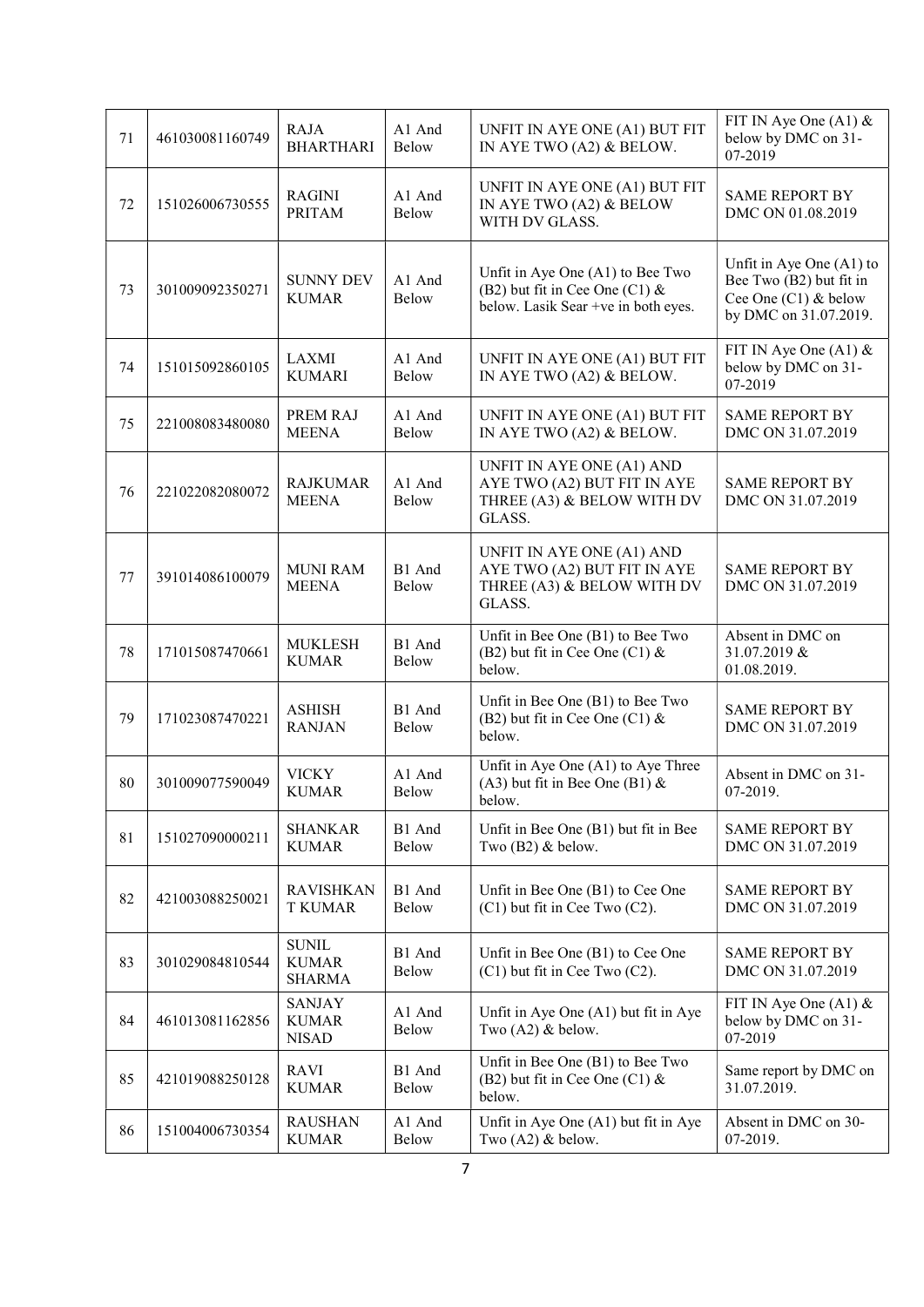| 87 | 151003095640134 | <b>RAJEEV</b><br><b>KUMAR</b>    | A <sub>1</sub> And<br><b>Below</b> | Unfit in Aye One $(A1)$ but fit in Aye<br>Two $(A2)$ & below.                                | Absent in DMC on 31-<br>07-2019.     |  |
|----|-----------------|----------------------------------|------------------------------------|----------------------------------------------------------------------------------------------|--------------------------------------|--|
| 88 | 151005090060055 | <b>AVINASH</b><br><b>KUMAR</b>   | A <sub>1</sub> And<br><b>Below</b> | Unfit in Aye One (A1) to Aye Two<br>(A2) BUT FIT IN AYE THREE (A3)<br>& BELOW WITH DV GLASS. | Absent in DMC on<br>31.07.2019.      |  |
| 89 | 151027095640138 | <b>ABHISHEK</b><br><b>GAURAV</b> | A1 And<br><b>Below</b>             | Unfit in Aye One (A1) but fit in Aye<br>Two $(A2)$ & below.                                  | Absent in DMC on<br>31.07.2019.      |  |
| 90 | 301018085760432 | <b>SUMAN</b><br><b>KUMAR</b>     | B1 And<br><b>Below</b>             | Unfit in Bee One (B1) but fit in Bee<br>Two $(B2)$ & below.                                  | Same report by DMC on<br>31.07.2019  |  |
| 91 | 421025088220012 | <b>ANISH</b><br><b>KUMAR</b>     | $A1$ And<br><b>Below</b>           | Unfit in Aye One $(A1)$ to Aye<br>Three(A3) but Fit in Bee One(B1) &<br>Below.               | Same report by DMC on<br>16.08.2019. |  |

# II. List of candidates whose DMC conducted from 29.07.2019 to 31.07.2019 at DIVISIONAL RAILWAY HOSPITAL, MUGHALSARAI

| <b>SN</b> | Roll No.        | <b>Name</b>                                       | <b>Medical</b><br>Cat.<br>Required<br>as per<br>post opted | <b>Medical Fitness at Medical</b><br><b>Examination</b>                                               | <b>Fitness Declared after</b><br><b>DMC</b>                                                         |  |
|-----------|-----------------|---------------------------------------------------|------------------------------------------------------------|-------------------------------------------------------------------------------------------------------|-----------------------------------------------------------------------------------------------------|--|
| 92        | 121029091050836 | <b>MD ADNAN</b><br><b>KHAN</b>                    | A1 And<br><b>Below</b>                                     | UNFIT IN AYE ONE (A1)<br>BUT FIT IN AYE TWO (A2) &<br>BELOW.                                          | Fit in Aye One (A1) $&$<br>below by DMC on 29-07-<br>2019                                           |  |
| 93        | 141004083750205 | <b>RAJESH</b><br><b>PRASAD</b><br><b>SINGH</b>    | A1 And<br><b>Below</b>                                     | UNFIT IN AYE ONE (A1) TO<br>AYE TWO (A2) BUT FIT IN<br>AYE THREE (A3) & BELOW.                        | Same report by DMC on 29-<br>07-2019                                                                |  |
| 94        | 151002095160074 | <b>ASHISH</b><br><b>KUMAR</b><br><b>CHOUDHARY</b> | A1 And<br><b>Below</b>                                     | UNFIT IN AYE ONE (A1) TO<br>AYE TWO (A2) BUT FIT IN<br>AYE THREE (A3) & BELOW.                        | Same report by DMC on 29-<br>07-2019                                                                |  |
| 95        | 151008095640005 | AMIT<br><b>RANJAN</b>                             | A1 And<br>Below                                            | UNFIT IN AYE ONE (A1) TO<br>BEE ONE (B1) BUT FIT IN<br>BEE TWO (B2) & BELOW.                          | Same report by DMC on 29-<br>07-2019                                                                |  |
| 96        | 151010095640029 | <b>GAURAV</b><br><b>KRISHNA</b>                   | A1 And<br><b>Below</b>                                     | UNFIT IN AYE ONE (A1)<br>BUT FIT IN AYE TWO (A2) &<br>BELOW.                                          | Same report by DMC on 29-<br>07-2019                                                                |  |
| 97        | 301004096820158 | <b>VIJAY</b><br><b>KUMAR</b>                      | A1 And<br>Below                                            | UNFIT IN AYE ONE (A1) TO<br>AYE TWO (A2) BUT FIT IN<br>AYE THREE (A3) & BELOW.                        | Same report by DMC on 29-<br>07-2019                                                                |  |
| 98        | 301015084810151 | <b>LANIL</b><br><b>SUMMER</b><br><b>SHEKHAR</b>   | A1 And<br>Below                                            | UNFIT IN AYE ONE (A1) TO<br>AYE THREE (A3) BUT FIT IN<br>BEE ONE (B1) & BELOW.                        | Unfit in Aye One(A1) to<br>Bee One(B1) but Fit in BEE<br>TWO $(B2)$ & below by<br>DMC on 29-07-2019 |  |
| 99        | 301026092390009 | <b>NIKHIL</b><br><b>ANAND</b>                     | A1 And<br><b>Below</b>                                     | UNFIT IN AYE ONE (A1) TO<br>AYE THREE (A3) BUT FIT IN<br>BEE ONE (B1) & BELOW<br><b>WITH DV GLASS</b> | Same report by DMC on 29-<br>07-2019                                                                |  |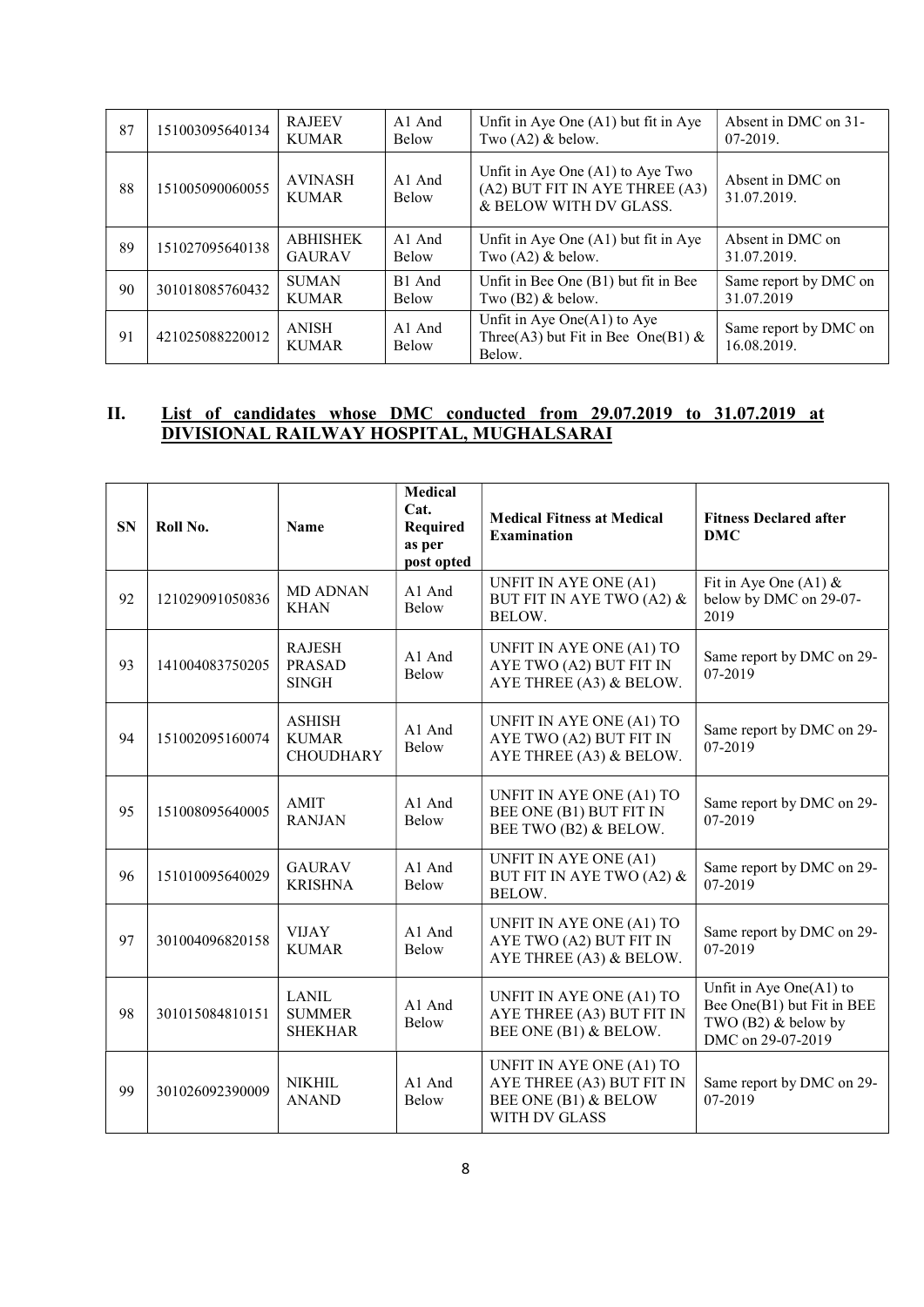| 100 | 121021085800003 | <b>AJIT KUMAR</b><br><b>PANDIT</b>      | A1 And<br><b>Below</b> | UNFIT IN AYE ONE (A1) TO<br>AYE TWO (A2) BUT FIT IN<br>AYE THREE (A3) & BELOW.                    | Same report by DMC on 29-<br>07-2019                                                                |  |
|-----|-----------------|-----------------------------------------|------------------------|---------------------------------------------------------------------------------------------------|-----------------------------------------------------------------------------------------------------|--|
| 101 | 151001006730318 | ADITYA<br><b>KUMAR</b>                  | A1 And<br>Below        | UNFIT IN AYE ONE (A1) TO<br>AYE TWO (A2) BUT FIT IN<br>AYE THREE (A3) & BELOW<br>WITH DV GLASS.   | Same report by DMC on 29-<br>07-2019                                                                |  |
| 102 | 151003006730171 | <b>BASANT</b><br><b>KUMAR</b>           | A1 And<br>Below        | UNFIT IN AYE ONE (A1) TO<br>AYE TWO (A2) BUT FIT IN<br>AYE THREE (A3) & BELOW<br>WITH DV GLASS.   | Same report by DMC on 29-<br>07-2019                                                                |  |
| 103 | 151003090000079 | <b>AMIT KUMAR</b>                       | A1 And<br>Below        | UNFIT IN AYE ONE (A1) TO<br>AYE TWO (A2) BUT FIT IN<br>AYE THREE (A3) & BELOW.                    | Same report by DMC on 29-<br>07-2019                                                                |  |
| 104 | 151010087880002 | <b>RUPESH</b><br><b>KUMAR</b>           | A1 And<br><b>Below</b> | UNFIT IN AYE ONE (A1) TO<br>AYE TWO (A2) BUT FIT IN<br>AYE THREE (A3) & BELOW.                    | Same report by DMC on 29-<br>07-2019                                                                |  |
| 105 | 151011095160065 | <b>AMIT KUMAR</b>                       | A1 And<br><b>Below</b> | UNFIT IN AYE ONE (A1) TO<br>AYE TWO (A2) BUT FIT IN<br>AYE THREE (A3) & BELOW.                    | Same report by DMC on 29-<br>07-2019                                                                |  |
| 106 | 151012095640002 | <b>GAUTAM</b><br><b>KUMAR</b>           | A1 And<br><b>Below</b> | UNFIT IN AYE ONE (A1) $\&$<br>AYE TWO (A2) BUT FIT IN<br>AYE THREE (A3) & BELOW<br>WITH DV GLASS. | Same report by DMC on 29-<br>07-2019                                                                |  |
| 107 | 151020042730074 | <b>DEEPAK</b><br><b>KUMAR</b>           | A1 And<br><b>Below</b> | UNFIT IN AYE ONE (A1)<br>BUT FIT IN AYE TWO (A2) &<br>BELOW.                                      | Fit in Aye One (A1) $&$<br>below by DMC on 29-07-<br>2019                                           |  |
| 108 | 151021006730064 | <b>SUSHIL</b><br><b>KUMAR</b>           | A1 And<br><b>Below</b> | Not Fit in Aye One (A1) $&$<br>below.                                                             | Unfit in all Medical<br>Categories from Aye One<br>$(A1)$ to Cee Two $(C2)$ by<br>DMC on 29-07-2019 |  |
| 109 | 151029095160103 | <b>RAVI</b><br><b>PRAKASH</b>           | A1 And<br>Below        | UNFIT IN AYE ONE(A1) $&$<br>A2 BUT FIT IN A3 & BELOW.                                             | Same report by DMC on 29-<br>07-2019                                                                |  |
| 110 | 261006079090338 | RAJESH<br><b>KUMAR</b><br><b>MAHATO</b> | A1 And<br>Below        | UNFIT IN AYE ONE(A1) $&$<br>A2 BUT FIT IN A3 & BELOW.                                             | Same report by DMC on 29-<br>07-2019                                                                |  |
| 111 | 261013083720019 | <b>RAJENDRA</b><br>YADAV                | A1 And<br>Below        | UNFIT IN AYE ONE(A1) to<br>AYE THREE (A3) BUT FIT IN<br>BEE ONE (B1) & BELOW                      | Same report by DMC on 29-<br>07-2019                                                                |  |
| 112 | 261018027900004 | <b>KUMAR</b><br>SONAL                   | A1 And<br>Below        | UNFIT IN AYE ONE(A1) $\&$<br>A2 BUT FIT IN A3 & BELOW<br>WITH DV GLASS.                           | Not reported for DMC on<br>30.07.2019.                                                              |  |
| 113 | 261021083200236 | NANDLAL<br><b>SINGH</b>                 | A1 And<br>Below        | UNFIT IN AYE ONE (A1) $&$<br>AYE TWO (A2) BUT FIT IN<br>AYE THREE(A3) & BELOW<br>WITH DV GLASS    | Not reported for DMC on<br>30.07.2019.                                                              |  |
| 114 | 301008094660051 | <b>ABHISHEK</b><br><b>RANJAN</b>        | A1 And<br><b>Below</b> | UNFIT IN AYE ONE (A1) $\&$<br>AYE TWO (A2) BUT FIT IN<br>AYE THREE(A3) & BELOW                    | Same report by DMC on 30-<br>07-2019                                                                |  |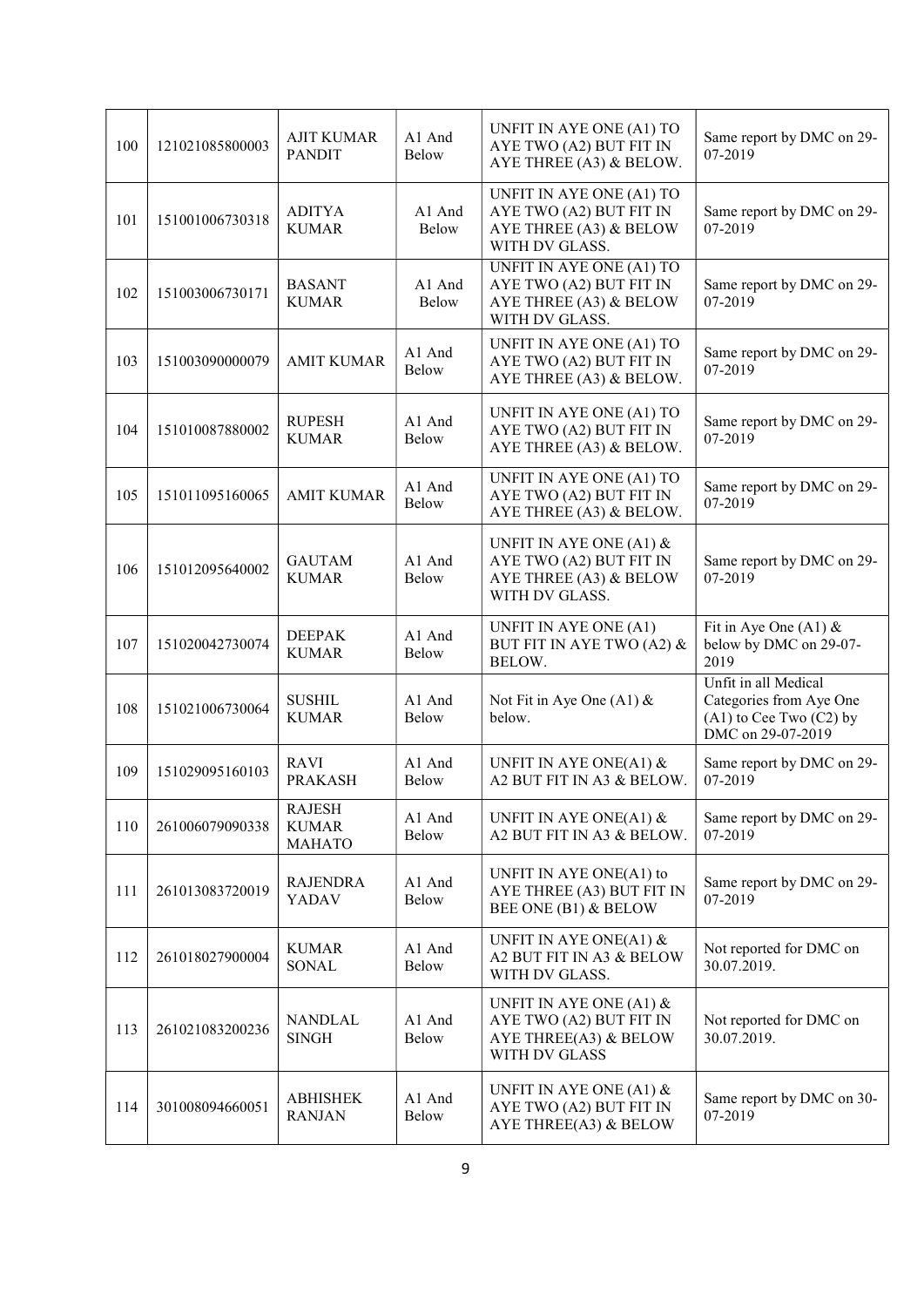| 115 | 301008094660237 | <b>RITU RAJ</b>                                   | A1 And<br>Below        | UNFIT IN AYE ONE (A1)<br>BUT FIT IN AYE TWO(A2) &<br><b>BELOW</b>                               | Same report by DMC on 30-<br>07-2019                                                                       |
|-----|-----------------|---------------------------------------------------|------------------------|-------------------------------------------------------------------------------------------------|------------------------------------------------------------------------------------------------------------|
| 116 | 301009091020189 | <b>NAVALESH</b><br><b>KUMAR</b>                   | A1 And<br>Below        | UNFIT IN AYE ONE (A1) $\&$<br>AYE TWO (A2) BUT FIT IN<br>AYE THREE(A3) & BELOW<br>WITH DV GLASS | Same report by DMC on 30-<br>07-2019                                                                       |
| 117 | 301019084810046 | <b>ASHISH</b><br><b>ANAND</b>                     | A1 And<br>Below        | UNFIT IN AYE ONE (A1) $&$<br>AYE TWO (A2) BUT FIT IN<br>AYE THREE(A3) & BELOW<br>WITH DV GLASS  | Same report by DMC on 30-<br>07-2019                                                                       |
| 118 | 301020086050456 | <b>PRINCE</b><br><b>KUMAR</b><br><b>SHARMA</b>    | A1 And<br>Below        | UNFIT IN AYE ONE (A1)<br>BUT FIT IN AYE TWO (A2) &<br>BELOW.                                    | Same report by DMC on 30-<br>07-2019                                                                       |
| 119 | 301020086060182 | <b>ARUN</b><br><b>KUMAR</b>                       | A1 And<br>Below        | UNFIT IN AYE ONE (A1) TO<br>BEE ONE (B1) BUT FIT IN<br>BEE TWO (B2) & BELOW.                    | Same report by DMC on 30-<br>07-2019                                                                       |
| 120 | 301022041800001 | <b>SANJEET</b><br><b>KUMAR</b>                    | A1 And<br><b>Below</b> | UNFIT IN AYE ONE (A1) $\&$<br>AYE TWO (A2) BUT FIT IN<br>AYE THREE (A3) & BELOW                 | Same report by DMC on 30-<br>07-2019                                                                       |
| 121 | 301022086060437 | <b>ASHISH</b><br><b>KUMAR</b>                     | A1 And<br><b>Below</b> | UNFIT IN AYE ONE (A1) TO<br>AYE THREE (A3) BUT FIT IN<br>BEE ONE (B1) & BELOW.                  | Same report by DMC on 30-<br>07-2019                                                                       |
| 122 | 361025079860033 | <b>GOURAV</b><br><b>KUMAR</b><br><b>CHOUDHARY</b> | A1 And<br>Below        | UNFIT IN AYE ONE (A1) TO<br>BEE ONE (B1) BUT FIT IN<br>BEE TWO (B2) & BELOW.                    | Not reported for DMC on<br>30.07.2019.                                                                     |
| 123 | 361027079071622 | <b>PIRITAM</b><br><b>KUMAR</b>                    | A1 And<br>Below        | UNFIT IN AYE ONE (A1)<br>AND AYE TWO (A2) BUT<br>FIT IN AYE THREE &<br>BELOW WITH DV GLASS.     | Same report by DMC on 30-<br>07-2019                                                                       |
| 124 | 421014088260024 | <b>GUDDU</b><br><b>KUMAR</b>                      | A1 And<br>Below        | UNFIT IN AYE ONE (A1)<br>AND AYE TWO (A2) BUT<br>FIT IN AYE THREE &<br>BELOW WITH DV GLASS.     | Same report by DMC on 30-<br>07-2019                                                                       |
| 125 | 421014093490117 | <b>GAUTAM</b><br><b>KUMAR</b>                     | A1 And<br>Below        | UNFIT IN AYE ONE (A1)<br>BUT FIT IN AYE TWO (A2) &<br>BELOW.                                    | Same report by DMC on 30-<br>07-2019                                                                       |
| 126 | 421015088250013 | <b>VIKAS</b><br><b>KUMAR</b><br><b>RANJAN</b>     | A1 And<br>Below        | UNFIT IN AYE ONE (A1) TO<br>BEE TWO (B2) BUT FIT IN<br>CEE ONE (C1) & BELOW.                    | Unfit in Aye One $(A1)$ to<br>Aye Three $(A3)$ but Fit in<br>Bee One(B1) $&$ Below by<br>DMC on 30-07-2019 |
| 127 | 421017088250016 | <b>SANJEET</b><br><b>KUMAR</b>                    | A1 And<br>Below        | UNFIT IN AYE ONE (A1)<br>BUT FIT IN AYE TWO (A2) &<br>BELOW.                                    | Same report by DMC on 30-<br>07-2019                                                                       |
| 128 | 461004081160749 | <b>RANJEET</b><br><b>KUMAR</b>                    | A1 And<br>Below        | UNFIT IN AYE ONE (A1)<br>BUT FIT IN AYE TWO (A2) &<br>BELOW.                                    | Same report by DMC on 30-<br>07-2019                                                                       |
| 129 | 461005081160328 | <b>CHANDAN</b><br><b>KUMAR</b>                    | A1 And<br>Below        | UNFIT IN AYE ONE (A1) TO<br>AYE TWO (A2) BUT FIT IN<br>AYE THREE (A3) & BELOW.                  | Same report by DMC on 30-<br>07-2019                                                                       |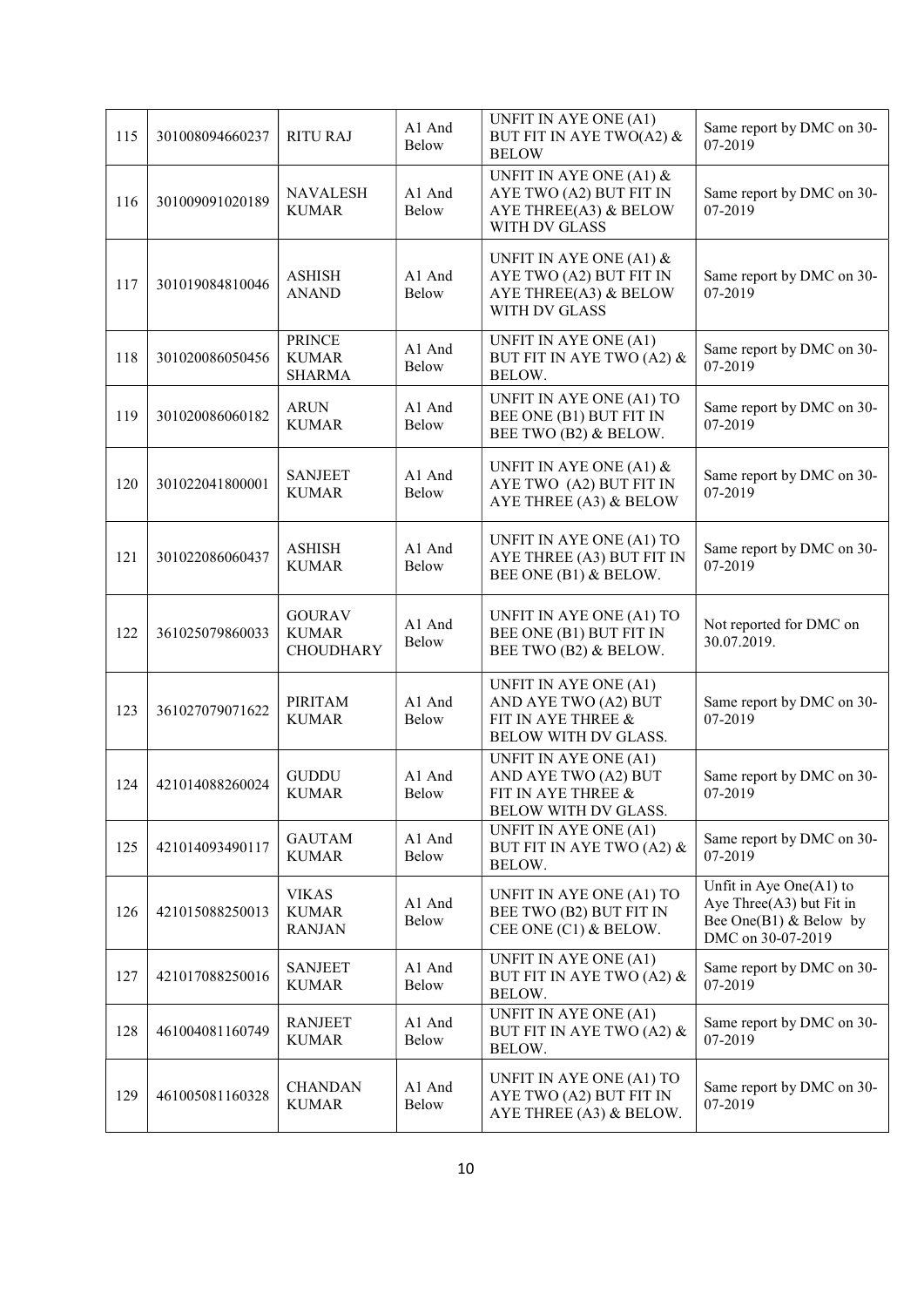| 130 | 461007081160419 | <b>AMIT KUMAR</b>                  | A1 And<br><b>Below</b> | UNFIT IN AYE ONE (A1)<br>BUT FIT IN AYE TWO (A2) &<br>BELOW.                                              | Same report by DMC on 30-<br>07-2019                      |  |
|-----|-----------------|------------------------------------|------------------------|-----------------------------------------------------------------------------------------------------------|-----------------------------------------------------------|--|
| 131 | 151017090000344 | <b>ALOK RAJ</b>                    | A1 And<br>Below        | UNFIT IN AYE ONE (A1)<br>AND AYE TWO (A2) BUT<br>FIT IN AYE THREE (A3) &<br>BELOW WITH DV GLASS.          | Same report by DMC on 30-<br>07-2019                      |  |
| 132 | 151019095170088 | <b>SURAJ</b><br><b>KUMAR</b>       | A1 And<br><b>Below</b> | <b>UNFIT IN AYE ONE (A1)</b><br>AND AYE TWO (A2) BUT<br>FIT IN AYE THREE (A3) $&$<br>BELOW WITH DV GLASS. | <b>SAME REPORT BY DMC</b><br>ON 31.07.2019                |  |
| 133 | 151021090000312 | <b>RAHUL</b><br><b>KUMAR</b>       | A1 And<br>Below        | UNFIT IN AYE ONE (A1)<br>AND AYE TWO (A2) BUT<br>FIT IN AYE THREE (A3) $&$<br><b>BELOW WITH DV GLASS.</b> | <b>SAME REPORT BY DMC</b><br>ON 31.07.2019                |  |
| 134 | 231015096920118 | <b>VIKRAM</b><br><b>MEENA</b>      | A1 And<br>Below        | Not Fit in Any Medical<br>Category                                                                        | <b>SAME REPORT BY DMC</b><br>ON 31.07.2019                |  |
| 135 | 421009088220188 | <b>SHASHISH</b><br><b>CHANCHAL</b> | A1 And<br>Below        | UNFIT IN AYE ONE (A1)<br>BUT FIT IN AYE TWO (A2) &<br>BELOW.                                              | FIT IN Aye One $(A1)$ &<br>below by DMC on 31-07-<br>2019 |  |
| 136 | 421009095770539 | <b>SHYAM</b><br><b>KUMAR</b>       | A1 And<br>Below        | Unfit in Aye One (A1) to Aye<br>Two (A2) but fit in Aye Three<br>$(A3)$ & below.                          | <b>SAME REPORT BY DMC</b><br>ON 31.07.2019                |  |
| 137 | 421013088220314 | <b>AJAY KUMAR</b>                  | A1 And<br><b>Below</b> | Unfit in Aye One (A1) to Aye<br>Two (A2) but fit in Aye Three<br>$(A3)$ & below.                          | <b>SAME REPORT BY DMC</b><br>ON 31.07.2019                |  |
| 138 | 221023082280097 | <b>KULDEEP</b><br><b>MEENA</b>     | B1 And<br><b>Below</b> | Unfit in Bee One (B1) to Cee<br>One (C1) but fit in Cey Two<br>(C2).                                      | <b>SAME REPORT BY DMC</b><br>ON 31.07.2019                |  |
| 139 | 301001085760121 | <b>SANJAY</b><br><b>KUMAR</b>      | B1 And<br><b>Below</b> | Unfit in Bee One (B1) but fit in<br>Bee Two (B2) & below.                                                 | Same report by DMC on 31-<br>07-2019                      |  |
| 140 | 151004095160282 | <b>SAWAN</b><br><b>KUMAR</b>       | B1 And<br>Below        | Unfit in Bee One (B1) but fit in<br>Bee Two (B2) & below.                                                 | Not reported for DMC on<br>31.07.2019.                    |  |
| 141 | 151023042730346 | <b>NIPPU</b><br><b>KUMAR</b>       | B1 And<br>Below        | Unfit in Bee One (B1) but fit in<br>Bee Two (B2) & below.                                                 | same report by DMC on<br>31.07.2019                       |  |

# NOTE :

- Candidates who did not appear in DMC are not eligible for Appeal.
- Candidates are advised to attach self attested copy of Medical admit card issued after Document Verification by Railway Recruitment Board, Patna with their appeal.
- No further chance for Medical Examination will be given after appeal.

## SECRETARY